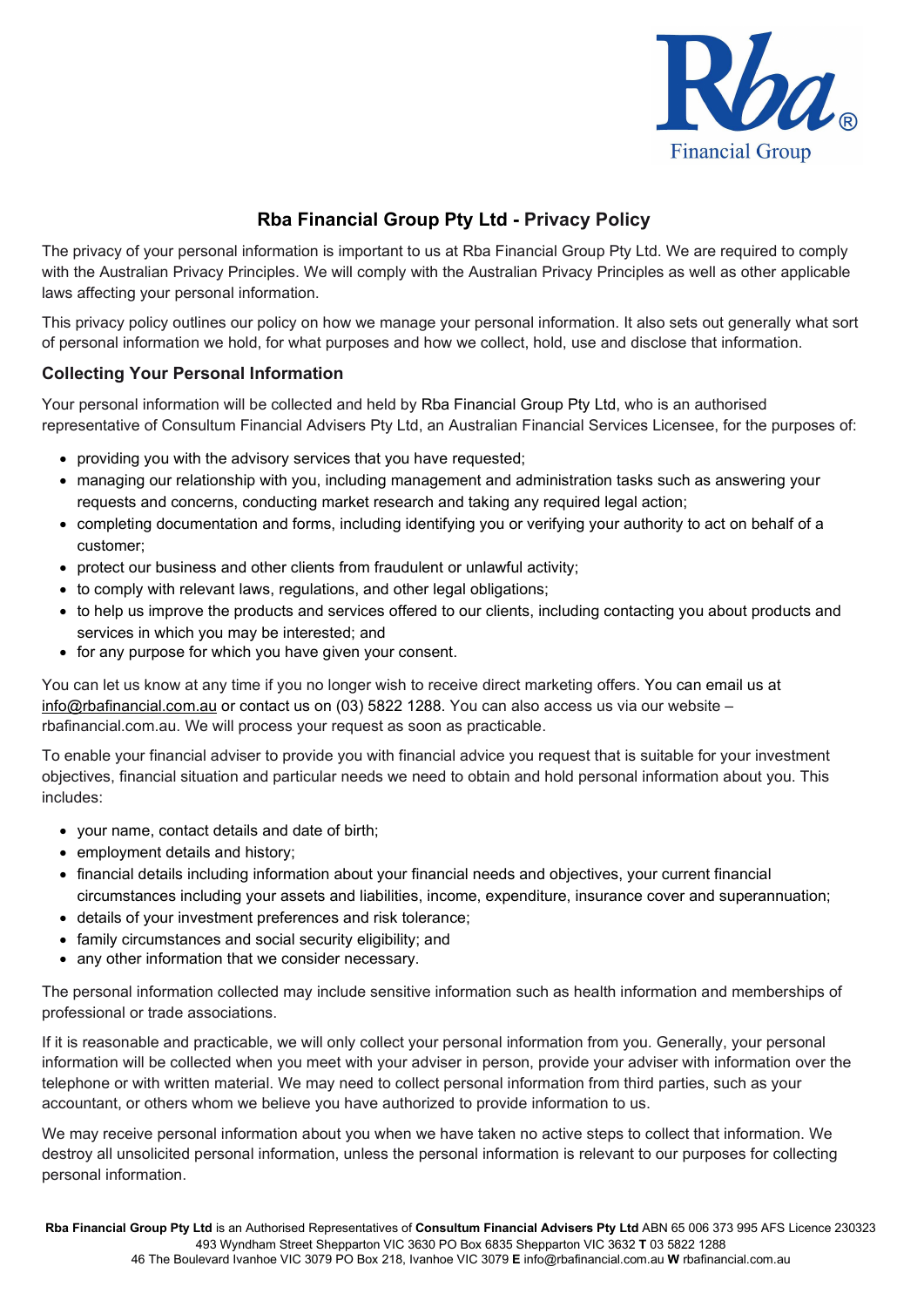

### **How Your Personal Information is Held**

Your personal information is generally held in client files or a computer database. Your personal information may also be held in a secure archiving facility.

We take reasonable steps to ensure that the personal information that we hold is protected from misuse and loss and from unauthorised access, modification and disclosure. Some of the measures that we have adopted are having facilities for the secure storage of personal information, having secure offices and access controls for our computer systems.

We will also take reasonable steps to destroy or permanently de-identify personal information that we no longer need for any purpose for which it may be used or disclosed under the Australian Privacy Principles.

#### **Using and Disclosing Your Personal Information**

Your personal information may be disclosed for purposes related to the provision of the financial advice you have requested. The types of service providers that may be provided with your personal information are:

- other financial advisers and organisations involved in providing the financial advice you have requested (which may include ongoing service) such as fund managers who assist us in providing financial advice and paraplanners;
- insurance providers, superannuation trustees and product issuers in connection with the provision to you of the financial advice you have requested;
- organisations that assist in operating a financial planning business such as those that provide administrative, financial, accounting, insurance, research, legal, computer or other business services;
- your representatives or service providers such as your accountant, solicitor, tax agent, stockbroker or bank;
- organisations involved in a business restructure or a transfer of all or part of the assets of our business or the due diligence procedures prior to any such sale or transfer;
- government authorities and other organisations when required by law; and
- organisations that you have consented to your personal information being disclosed to.

In addition to the purposes of collection set out above, your personal information may also be used in connection with such purposes.

We will seek to ensure that your personal information is not used or disclosed for any purpose other than:

- the primary purpose for which it was collected or a related secondary purpose;
- where you have consented to the use or disclosure; or
- in other circumstances where the Australian Privacy Principles authorise the use or disclosure such as when it is required by or authorised under law.

We may disclose your personal information to third parties who provide services to us, in which case we will seek to ensure that the personal information is held, used or disclosed consistently with the Australian Privacy Principles.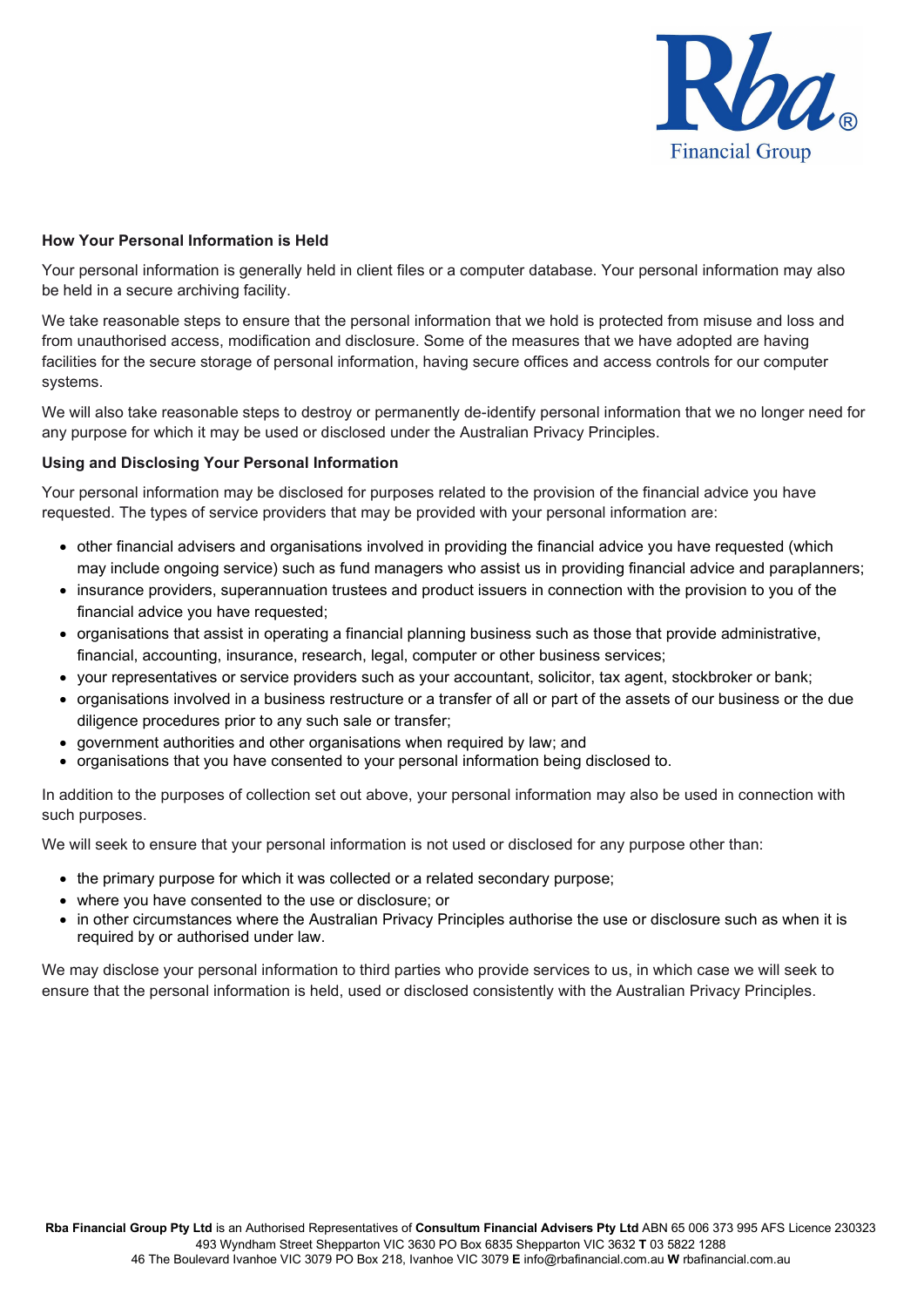

### **Organisations outside Australia**

In order to provide you with our services, we may need to share your information with organisations outside Australia (for example Information Technology providers) – these countries include:

Sri Lanka

#### Philippines

We may store your information in the cloud or other types of networked or electronic storage. As electronic or networked storage can be accessed from various countries via an internet connection, it's not always practicable to know in which country your information may be held. Overseas organisations may be required to disclose information we share with them under a foreign law.

We will not send personal information to recipients outside of Australia unless:

- we have taken reasonable steps to ensure that the recipient does not breach the Privacy Act and the Australian Privacy Principles;
- the recipient is subject to an information privacy scheme similar to the Privacy Act; or
- the individual has consented to the disclosure.

#### **Accessing your Personal Information**

You can gain access to your personal information that we hold. This is subject to exceptions allowed by law such as where providing you with access would have an unreasonable impact upon the privacy of others. If we deny a request for access we will provide you with the reasons for this decision. To request access please contact us (see "Contacting Us and Privacy Issues" below).

#### **Correcting Your Personal Information**

We take reasonable steps to ensure that the personal information that we collect, use or disclose is accurate, complete and up-to-date. If you believe that any of the personal information that we hold is not accurate, complete or up-to-date please contact us (see "Contacting Us and Privacy Issues" below) and let us know what information is incorrect.

If we agree that the personal information requires correcting we will take reasonable steps to do so. If we do not correct your personal information we will provide you with the reasons for not doing so.

#### **Contacting Us and Privacy Issues**

You can obtain further information on request about the way in which we manage the personal information that we hold or you can raise any privacy issues with us, including a complaint about privacy, by contacting us using the details below.

You can email our Privacy Office at [info@rbafinancial.com.au](mailto:info@rbafinancial.com.au) or contact us on (03) 5822 1288. You can also access us via our website – rbafinancial.com.au.

We are committed to working with you to resolve a complaint involving your personal information. However, if you still feel your issue hasn't been resolved to your satisfaction, then you can escalate your privacy concerns to:

## **Office of the Australian Information Commissioner**

- www.oaic.gov.au/privacy
- Phone: 1300 363 992
- Email: enquiries@oaic.gov.au

Or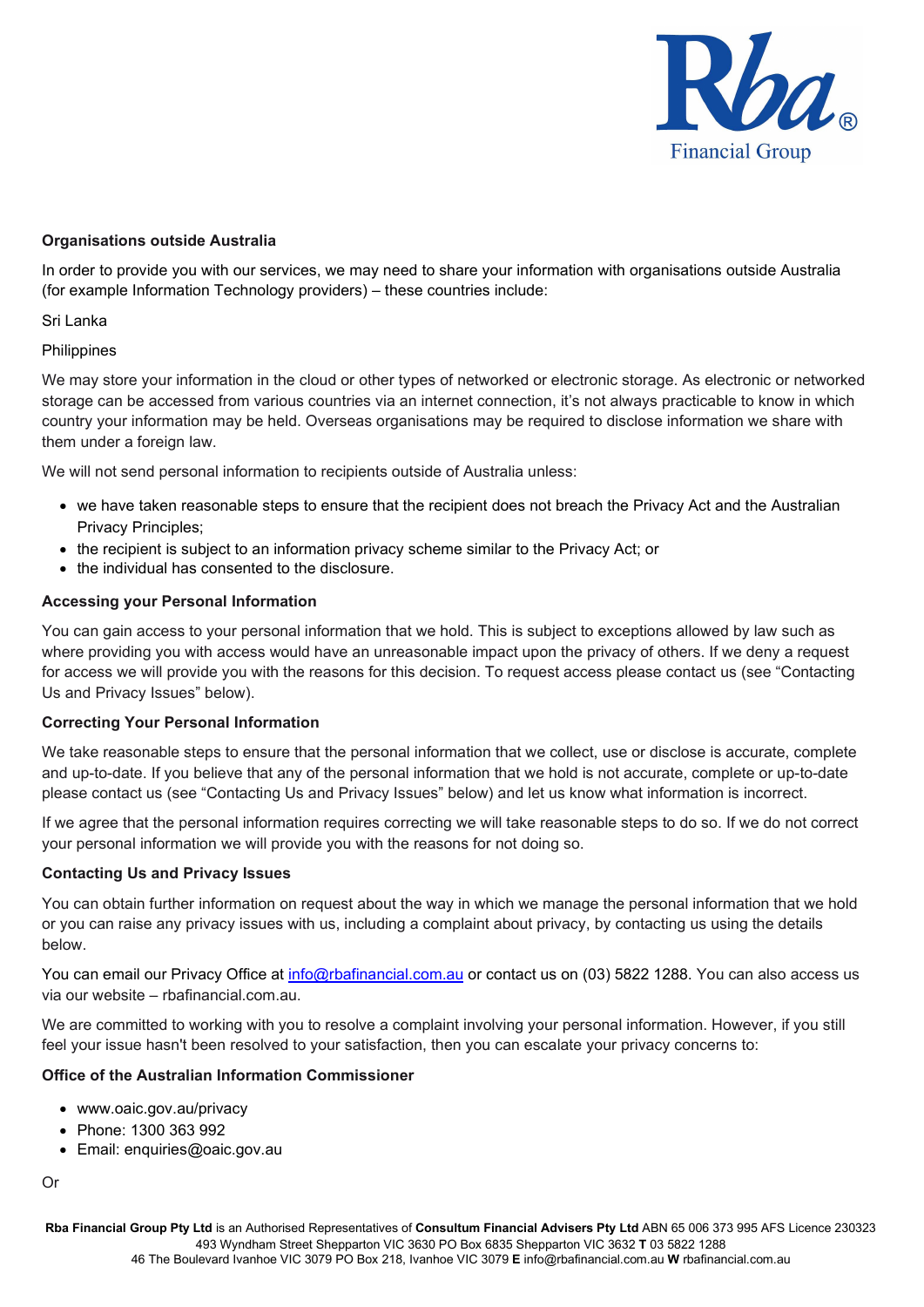

- Australian Financial Complaints Authority (AFCA)
- Website: www.afca.org.au
- Email: info@afca.org.au
- Telephone: 1800 931 678 (free call)
- In writing to: Australian Financial Complaints Authority GPO Box 3, Melbourne VIC 3001

AFCA provides fair and independent financial services complaint resolution that's free to consumers.

Time limits may apply to lodge a complaint with AFCA, so you should act promptly. You can check the AFCA website to find out if a time limit applies or when the time limit relevant to your circumstances expires.